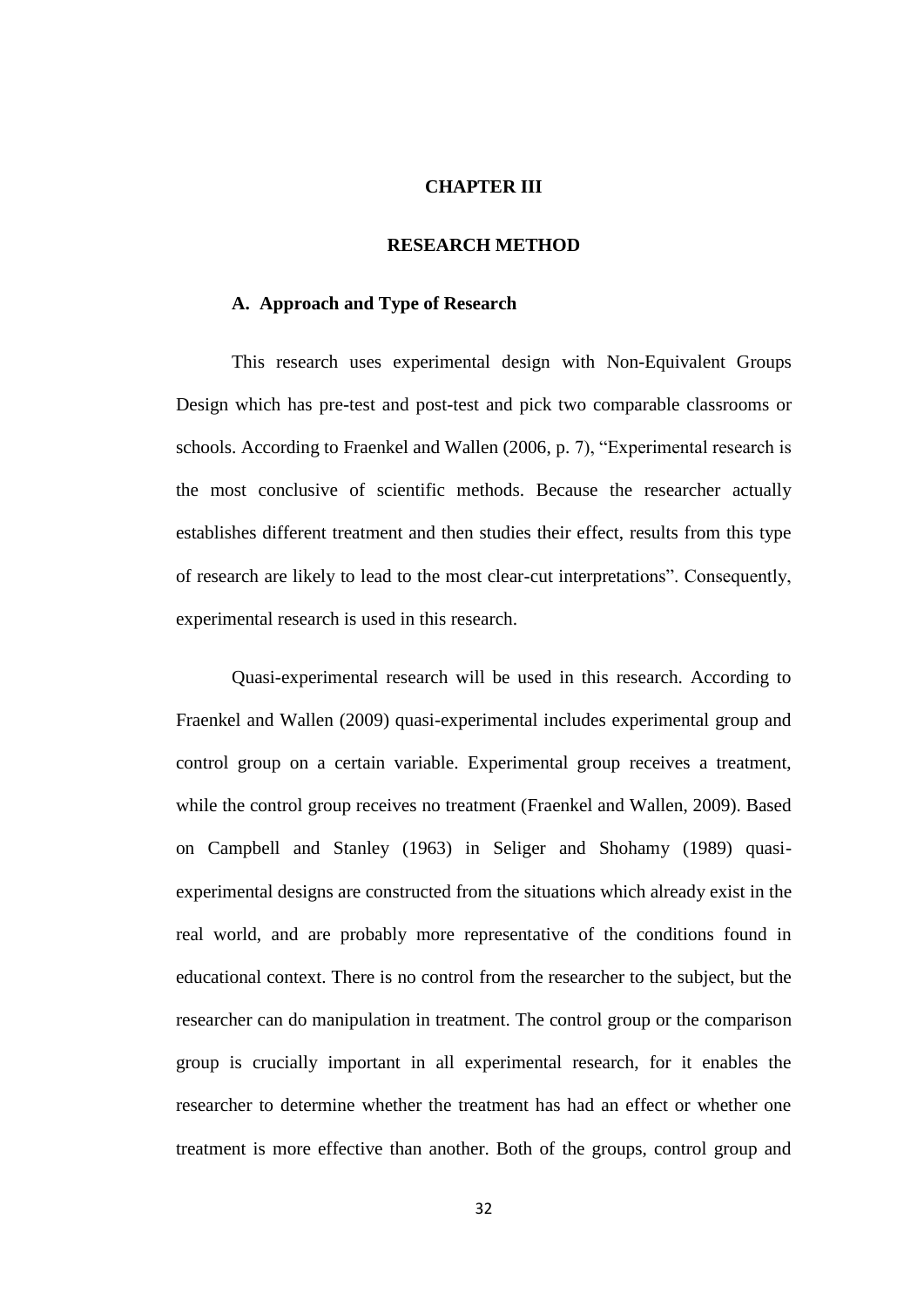experimental group will be given pre-test and post-test. In this case, the experimental group is taught writing by using clustering technique and the controlling group is taught without using clustering technique. The pattern of pretest and post-test is shown in the table below:

Table. 3.1

| $\overline{\phantom{a}}$<br>$N_1$          | O <sub>1</sub> | O <sub>2</sub> |
|--------------------------------------------|----------------|----------------|
| $\overline{\phantom{a}}$<br>$\mathsf{N}_2$ | $O_3$          | O <sub>4</sub> |

Note:

 $N_1$  = Experimental group

 $N_2$  = Control group

 $X =$  treatment by using clustering technique

 $O_1$  = Pre-test experimental group

 $O_2$  = Post-test experimental group

 $O_3$  = Pre-test control group

 $O_4$  = Post-test control group

There are several things that the researcher should do in this research:

1. First, the researcher will meet the headmaster of MAN 3 BANJAR to ask permission for doing research. He gives a proposal and the letter of Culture and Education Department as the condition to do this research.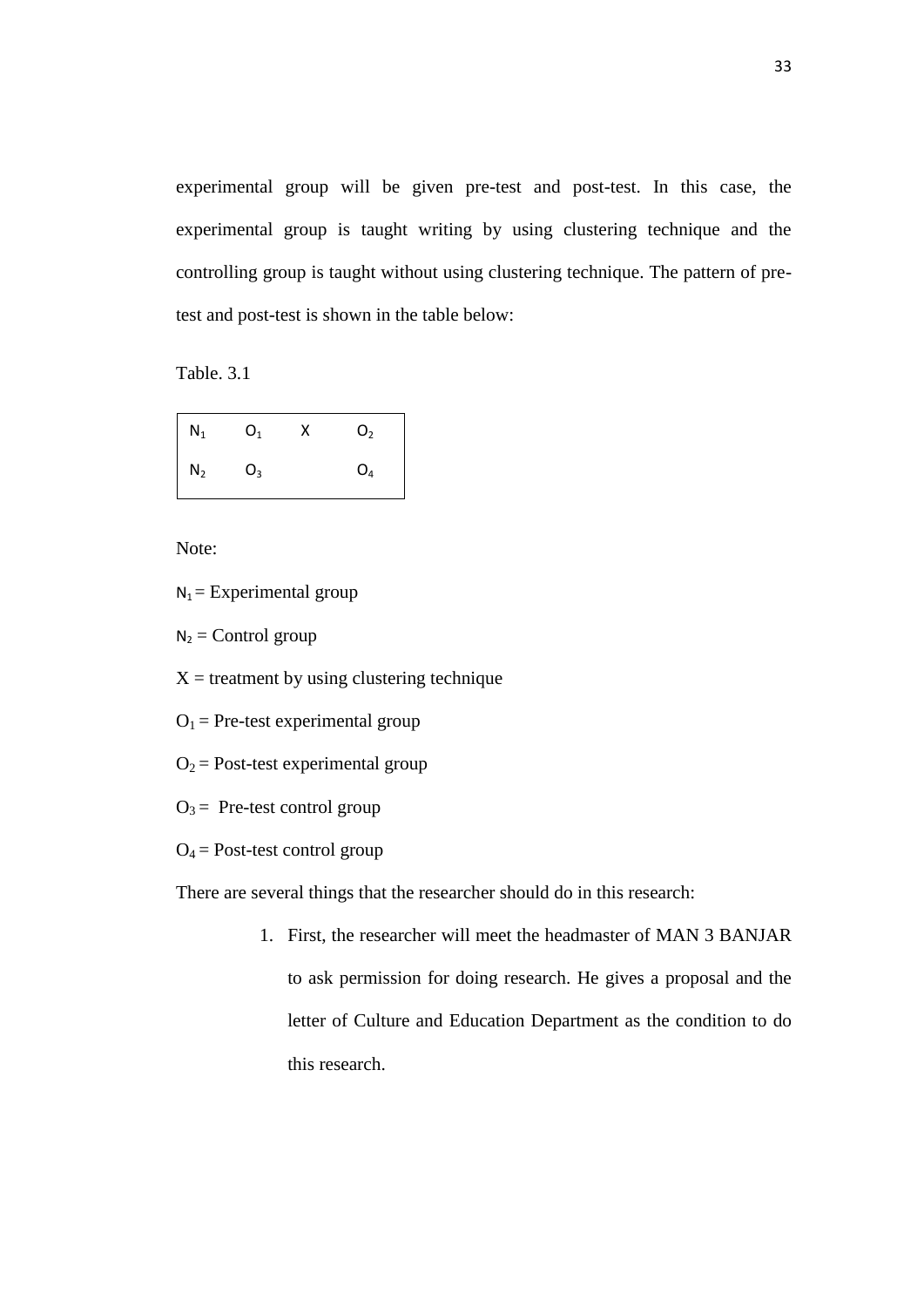- 2. Second, meet the English teacher for discussing the research and arranging some lessons plan. The researcher and the teacher select the material, prepare media of teaching, and provide test. There five meetings of each class including pre-test and post-test. The students of X MIPA 2 as the experimental class are taught by using clustering technique and the students of X AGAMA 2 are taught without using clustering technique in writing descriptive text.
- 3. Then, give the students pre test. Since the purpose of pre-test is to find out the students' prior knowledge about descriptive text, then both of classes are given pre-test. There three topics of in the pretest, they are "My Family", "My Idol", and "My Teacher". The students are asked to choose one of those topics, and then write the descriptive text based on the topic they have chosen.
- 4. Next, do the research by observing the English teacher. The observer of this research is the researcher and he has to observe the teacher for three meetings of each class. The observation is focused on how the teacher implements the procedure of teaching-learning process based on the lesson plan.
- 5. After that, give the students post-test. The purpose of post-test is to find out the students' increasing understanding of the material given. As pre-test, the post-test also has three topics and the students should choose one of them. The different is the students of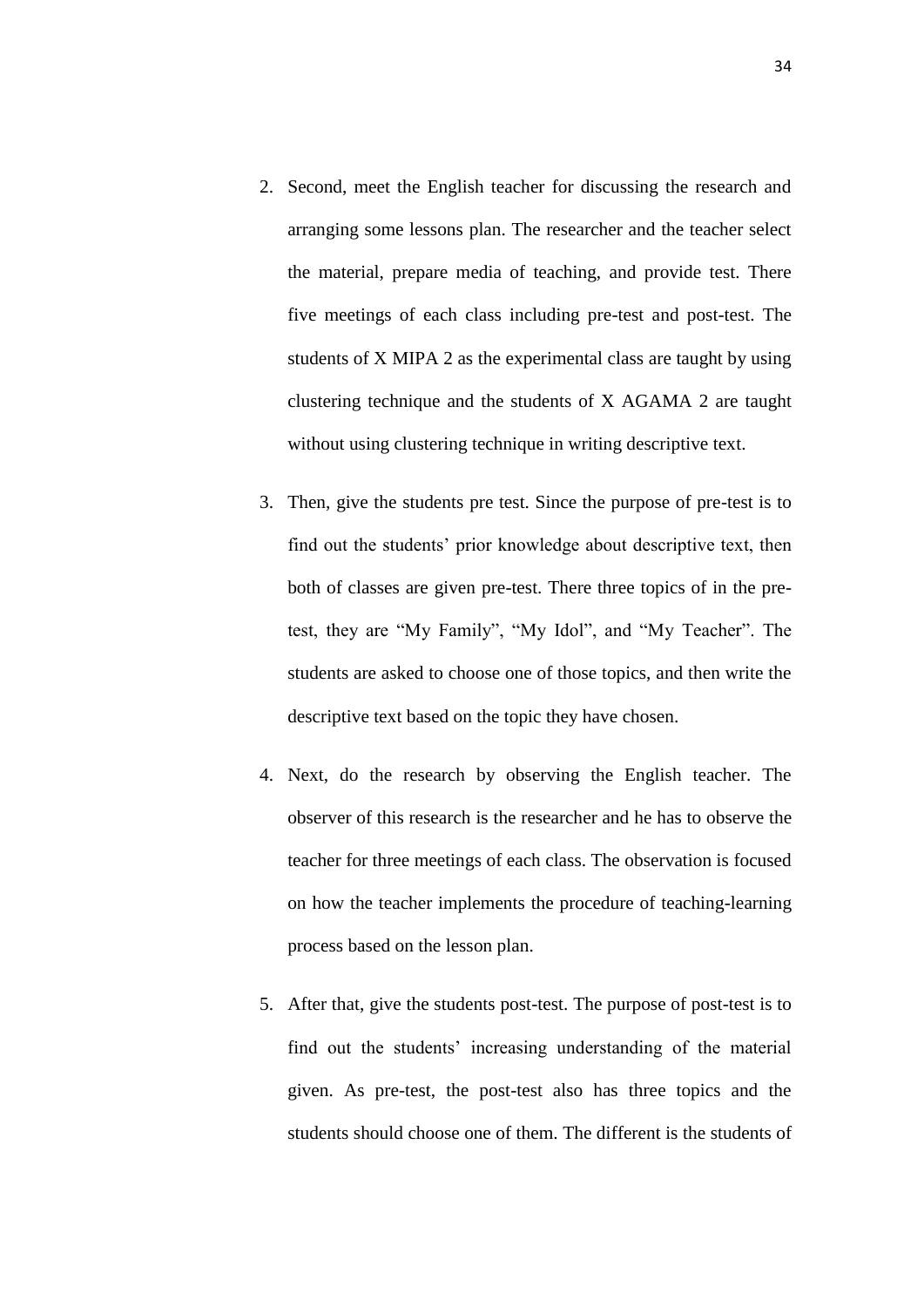X MIPA 2 as the experimental class will be asked to make a descriptive text by using clustering technique. In contrast, the students of X AGAMA 2 as the controlling class will be asked to write descriptive text as they have done in pre-test. They write the text without using clustering technique.

- 6. Then, calculating the students' score. The researcher uses the scoring rubric from Brown (2007) which consist of five aspects. They are content, mechanics, vocabulary, organization, and grammar. After calculating the students' score, the researcher interpret the score whether it is "Excellent", "Good", "Fair", or "Poor".
- 7. Next, analyzing the data. In this part, the researcher will analyze the data by using t-test. Since the purpose is to prove the hypotheses whether Ha is accepted or Ho is accepted, then the hypothesis testing is done.
- 8. Finally, draw conclusion based on the finding research. After analyzing the data, the researcher finds the result and make conclusion based on the result. The results are described by words, table, and diagram.

## **B. Population and Sample**

The population in this research is the tenth grade students of MAN 3 BANJAR academic year 2016/2017. Fraenkel and Wallen (2006, p. 93) state that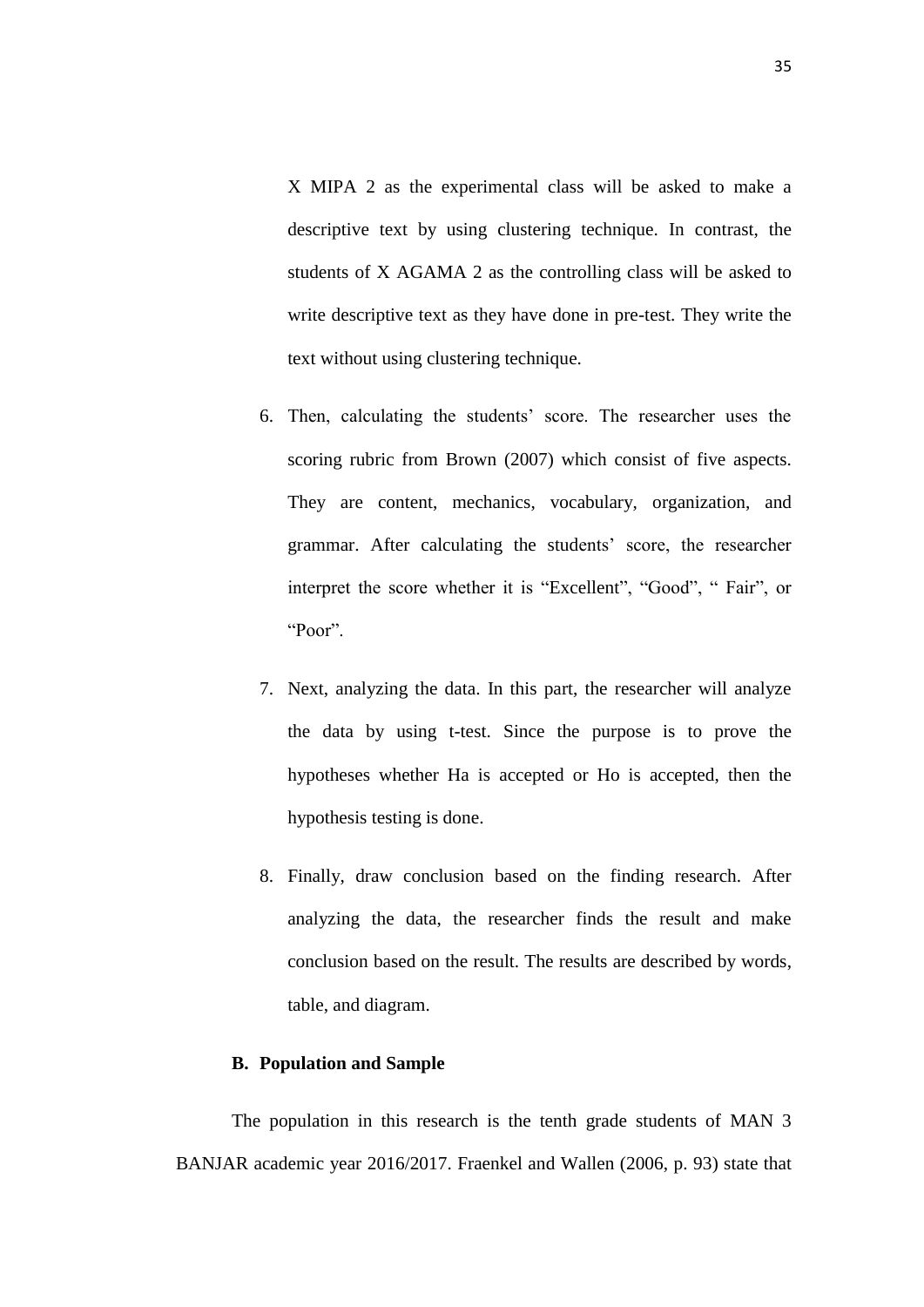population is the group of interest to the researcher, the group to whom the researcher would like to generalize the result of the study. According to Selinger and Shohamy (1989), "a sample in a research study is the group on which information is obtained". The total number of the population in this research is around 151 students who are divided into five classes: X AGAMA 1, X AGAMA 2, X MIPA 1, X MIPA 2 and X SOSIAL.

Table 3-1

Population

| No          | <b>Class X</b> | <b>The Number Of Students</b> |
|-------------|----------------|-------------------------------|
|             | Class AGAMA 1  | 29 students                   |
|             | Class AGAMA 2  | 28 students                   |
| $\mathbf 2$ | Class MIPA 1   | 29 students                   |
|             | Class MIPA 2   | 30 students                   |
|             | <b>SOSIAL</b>  | 35 students                   |
|             | <b>Total</b>   | 151 students                  |

Sample

| N <sub>0</sub> | Class X        | <b>The Number Of Students</b> | The Type of Class       |
|----------------|----------------|-------------------------------|-------------------------|
|                | Class X MIPA 2 | 30 students                   | <b>Experiment Class</b> |
|                | Class X        | 28 students                   | <b>Control Class</b>    |
|                | $AGAMA$ 2      |                               |                         |

Based on Fraenkel and Wallen (2006, p. 920) "A sample in research study is the group on which information is obtained". Then, the researcher uses purposive sampling in this research. According to Fraenkel and Wallen (2006, p. 101) "In purposive sampling the researcher do not simply study whoever is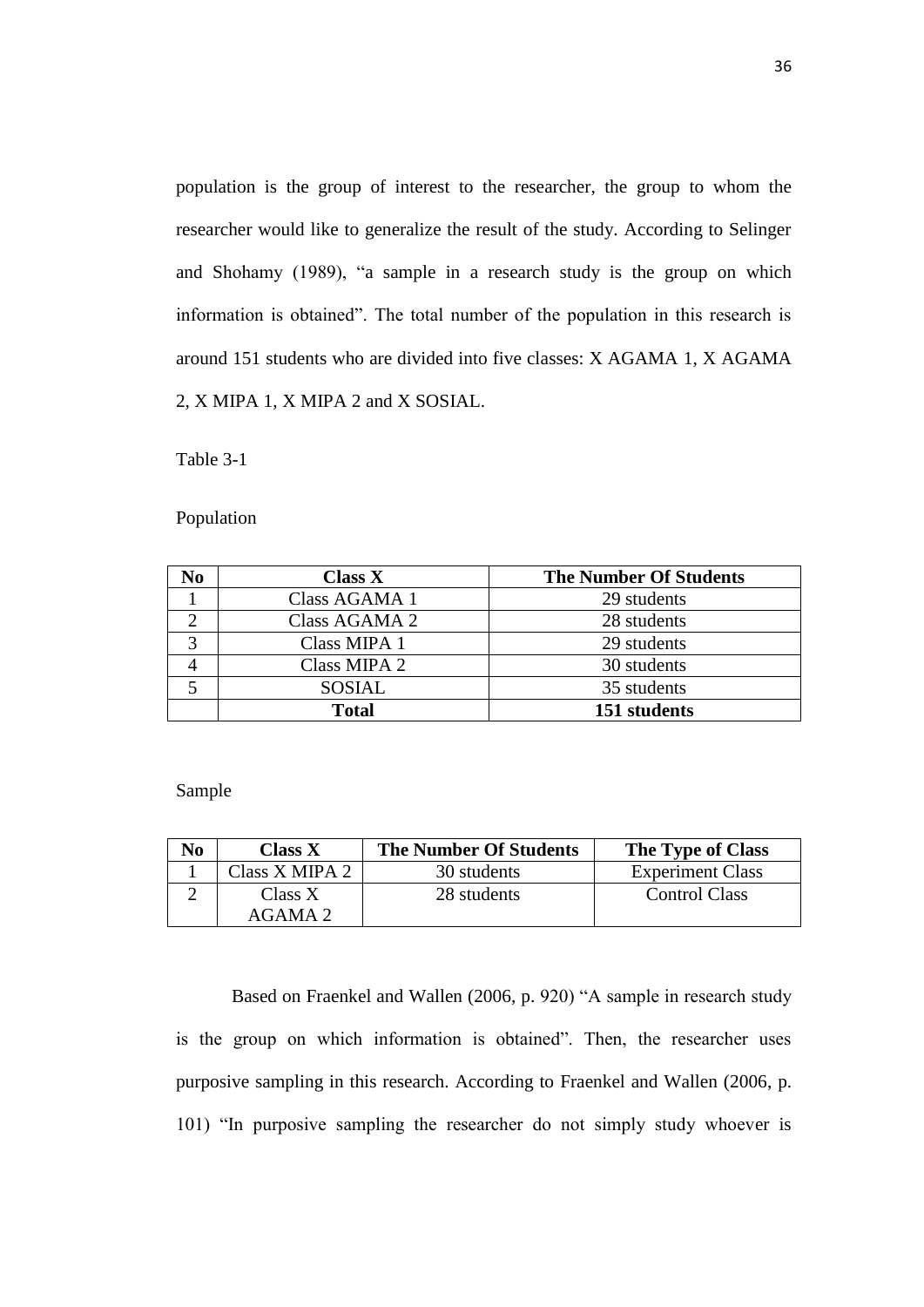available but rather use their judgment to select a sample that they believe, based on the prior information, will provide the data they need". Then, the researcher takes X MIPA 2 and X AGAMA 2 as samples. These classes are considered have the same characteristic. They have the same English teacher and both of the classes have almost equal achievement in learning English. Each of the classes consists of 30 students. The researcher also uses purposive sampling to decide which class as the experimental or controlling group. The students in X MIPA 2 as experimental class which is taught by using clustering technique and X AGAMA 2 as control class which is taught without using clustering technique.

## **C. Research Instrument**

The whole process of preparing to collect the data is called instrumentation (Fraenkel and Wallen, 2006, p. 113). The instrumentations of this research is writing test. It is important for the researchers to use valid instruments, for the conclusions they draw are based on the information they obtain using these instruments. Therefore, all of the instrumentation should have a validity and reliability.

## a. Validity

Validity is the important idea to consider when preparing or selecting an instrument for use. Validity refers to the appropriateness, meaningfulness, correctness, and usefulness of the inferences a researcher makes (Frankel and Wallen, 2006: 150).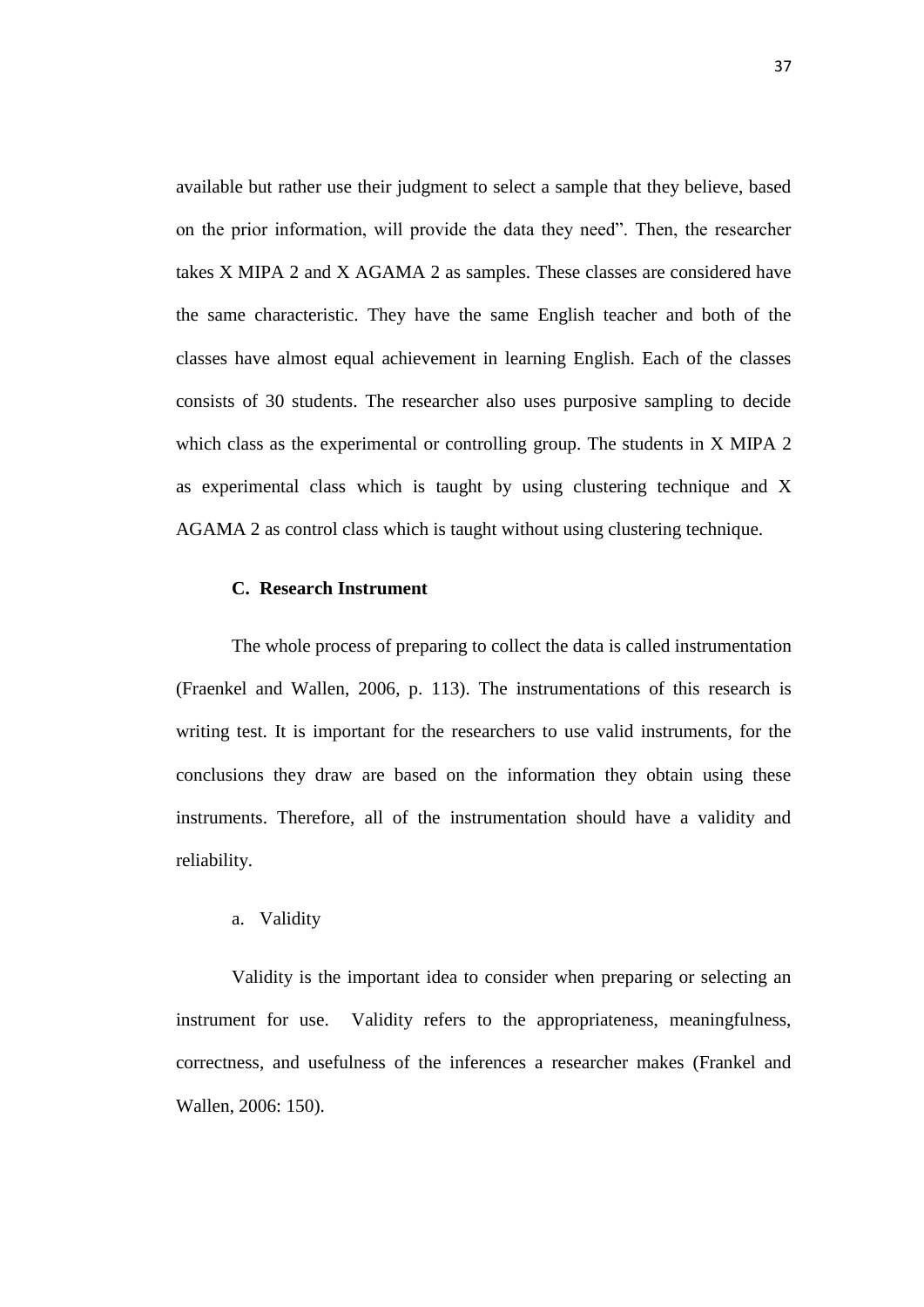Content validity is used in this research. Content validation is partly a matter of determining if the content that the instrument contains is an adequate sample of the domain of content it is supposed to represent (Frankel and Wallen, 2006: 153). It judges whether the content is appropriate or not. Therefore, to measure the students' ability in writing, a valid of measurement is to ask the students to write a descriptive text. In addition, the validity of the instruments will be consulted with lecturer and English teacher to know whether the instruments are valid or not.

## b. Reliability

According to Selinger and Shohamy (1989) "Reliability is the scale of stability that measures whatever it is measuring". Reliability refers to the consistency of the scores obtained—how consistent they are for each individual from one administration of an instrument to another and from one set of items to another (Frankel and Wallen, 2012, p. 154). The researcher uses Alpha formula with SPSS 23 program to explain the reliability of the test. The reason of choosing the formula is the instrument is achievement test which measure some criteria. Those are vocabulary, content, mechanics, organization, and grammar.

Moreover, Jogiyanto (2008) states "an instrument is reliable if the value of the reliability coefficient is higher or equal to  $0.60$ ". If the test is reliable, the researcher can give the test to the sample class so that the researcher will get the collection data from the reliable test.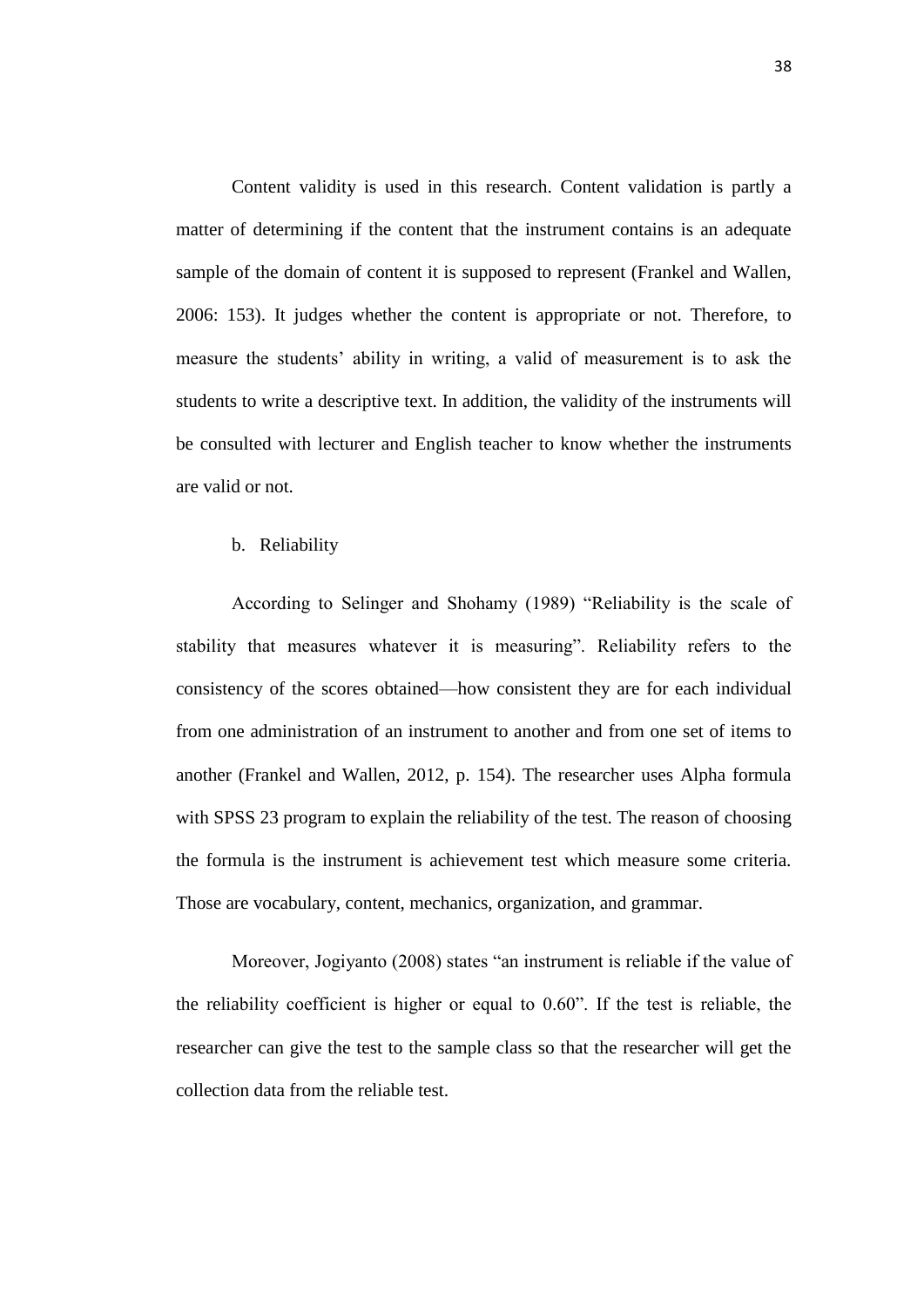To make sure the consistency of data in observation, the researcher uses scale in the observation sheet. The observation is done to see the implementation of procedures in lesson plan. So, the observation sheet is design according to the lesson plan.

#### **D. Data Collection**

Method of data collection is the way that is used to collect the data. There are some data that need to fulfill in this research. In getting the data, The researcher use writing test.

According to Brown (2001, p. 384) "Test is a method of measuring a person's ability or knowledge in a given domain". In other words, test is used when we want to measure subject's achievement or ability in a certain area of a study. In this research, the achievement test is used to measure students' achievement in writing descriptive text. The students are asked to write a descriptive text and choose one of the topics given by the teacher. They are given the pre-test first and then after the treatment has done the post-test will be given. Before the researcher gives the pre-test and the post-test to the students, those tests will be consulted first to the lecturers and the English teacher.

## **E. Data Analysis**

This research uses quantitative approaches in analyzing the data. Cresweel and Clark (2003) had point of view that quantitative data includes closed-ended information such as that found on attitude, behavior or performance instruments. According to Fraenkel and Wallen (2006, p. 15) quantitative data deal primarily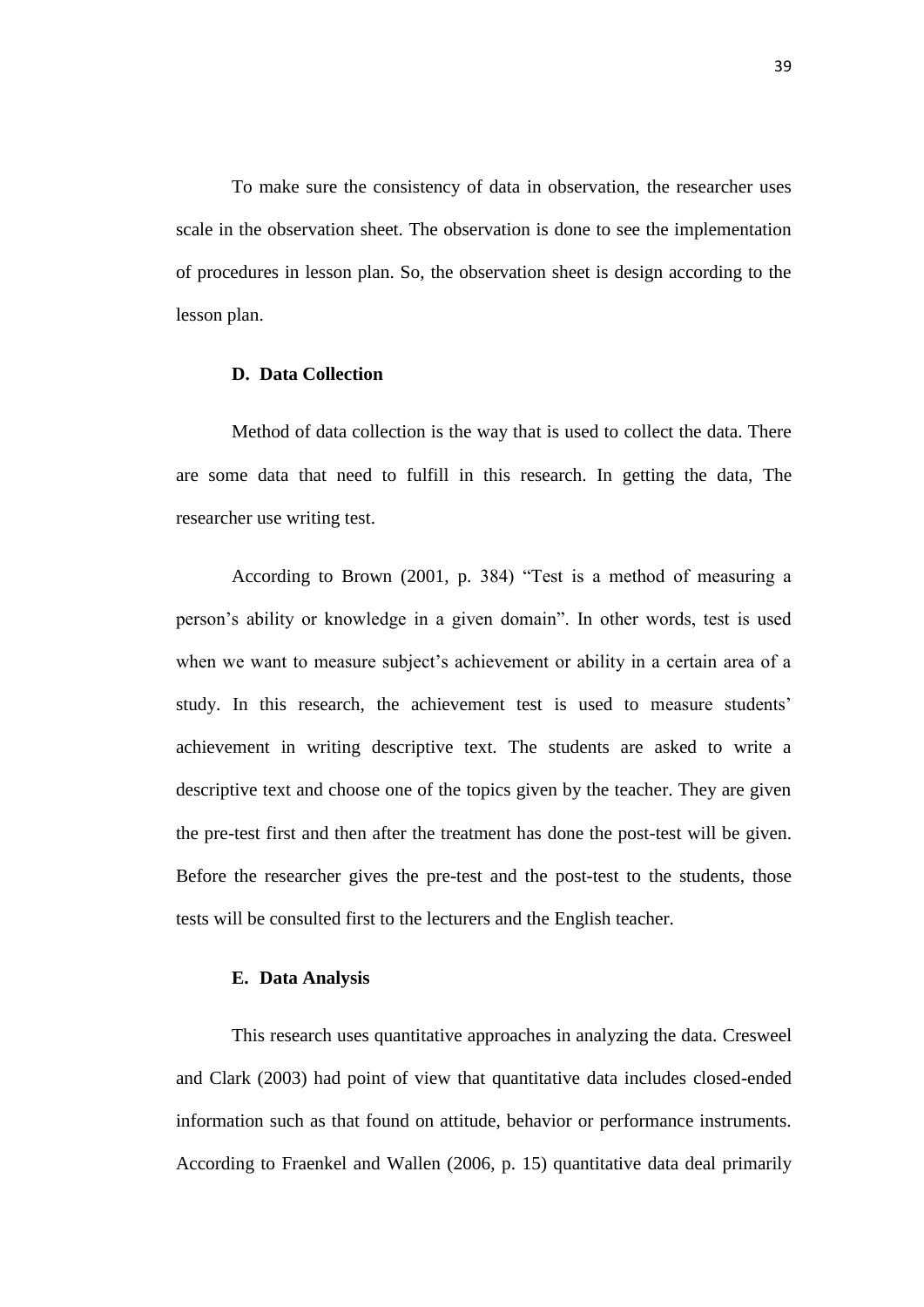with numbers. Therefore quantitative approach is used to describe the improvement of the students' achievement in writing descriptive text between those who are taught by using clustering technique and those who are taught without it.

To answer research questions were using inferential analyses, and also hypotheses.

1. Inferential Analysis

Inferential analysis is aimed at testing the research questions and hypotheses. The tests are normality and homogeneity tests. Those tests to analyze whether the hypothesis comparative study using parametric or non parametric research, based on table 3.2 the researcher used research application (Two Dependent Sample) that the two tests taken from the same respondent.

| able 3.2 Tests Parametric and Non Parametric |  |  |
|----------------------------------------------|--|--|
|----------------------------------------------|--|--|

| <b>APLIKASI</b>             | <b>TEST PARAMETRIK</b> | <b>TEST NON PARAMETRIK</b>    |
|-----------------------------|------------------------|-------------------------------|
| saling  <br>Dua<br>sampel   | T test                 | Wilcoxon Signed-Rank          |
| berhubungan                 | Z test                 | Sign Test                     |
| (Two Dependent Sample)      |                        | Mc Nemar Test                 |
| tidak<br>Dua<br>sampel      | T test                 | Mann-Whitney U test           |
| berhubungan                 | Z test                 | <b>Moses Extreme Reaction</b> |
| (Two Independent Sample)    |                        | Chi Square test               |
|                             |                        | Kolmogorov-Smirnov test       |
|                             |                        | Walt-Wolfowitz runs           |
| Beberapa<br>sampel          |                        | Friedman test                 |
| berhubungan                 |                        | Kendall W Test                |
| (Several Dependent Samples) |                        | Cochran's O                   |
| tidak<br>Beberapa<br>sample | Anova Test             | Kruskal - Wallis test         |
| berhubungan                 | (F test)               | Chi Square test               |
| (Several<br>Independent     |                        | <b>Median Test</b>            |
| Samples)                    |                        |                               |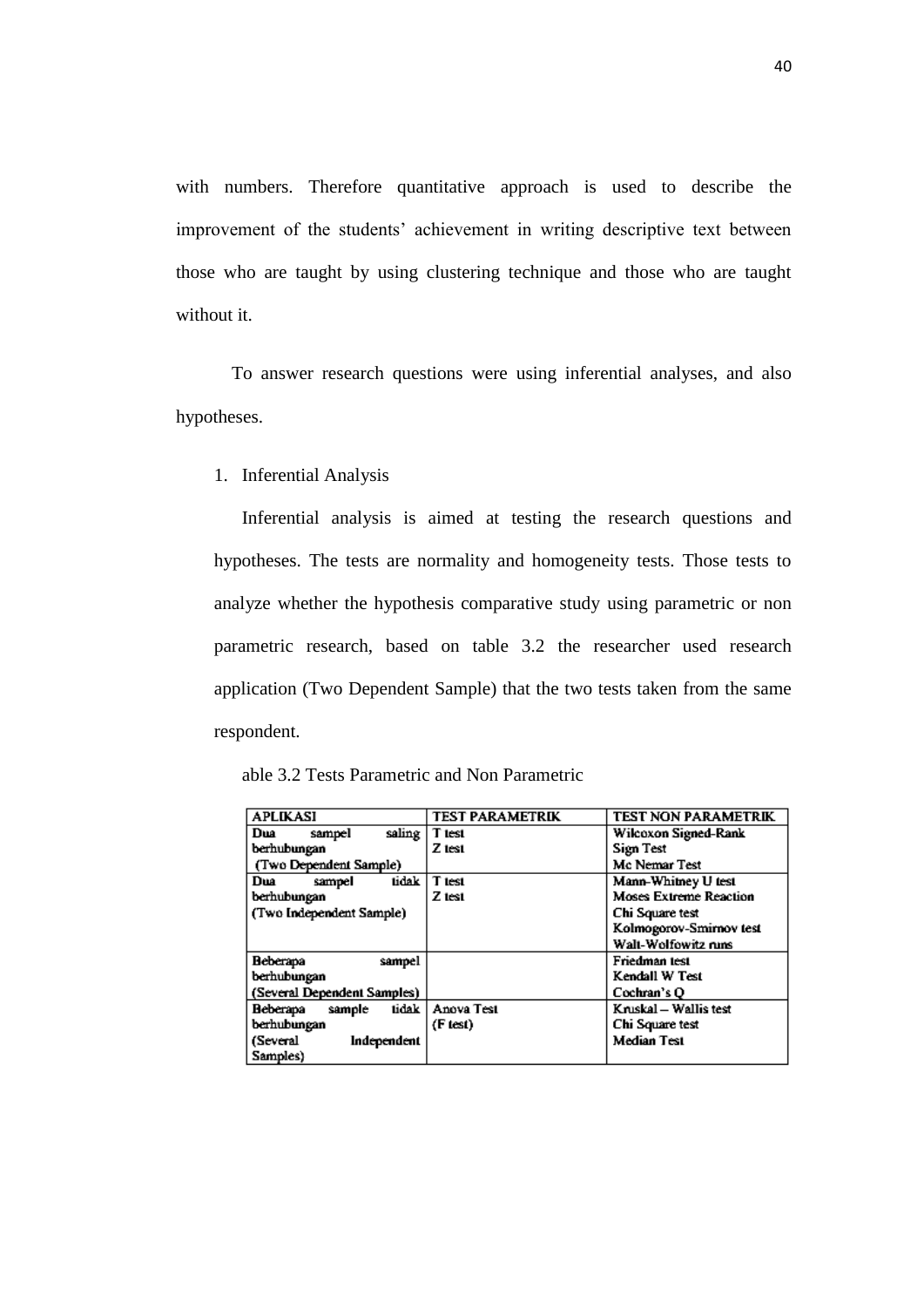a) Normality

Normality test is testing intended to make sure this research uses parametric or nonparametric research. Statistic parametric need a lot of assumption, main principal assumption is the data will analyze must have normal distribution (Sugiyono, p. 150). To know the Normality tests, the researcher used Kolmogorov-Smirnov test SPSS 23 for computing the data. This test to know the data of this research whether normal distribution or not, in this test of normality the researcher make two assumptions about the data:

- 1. If that the data normal distribution the researcher uses parametric research
- 2. If that the data abnormal distribution the researcher uses non parametric research
- b) Homogeniety

Homogeneity testing is intended to make sure that the collected manipulation data in analysis is truly taken from a population which is different from each other and it is second assumption for researcher to use parametric or non parametric research. Especially in a study which is predictive, the model which is used must be appropriate with the composition and its distribution (Sujianto, p. 112). To know the Homogeneity, the researcher used Levene test by computing the data with the One Way Anova SPSS 23. The test use Chi square homogeneity formula: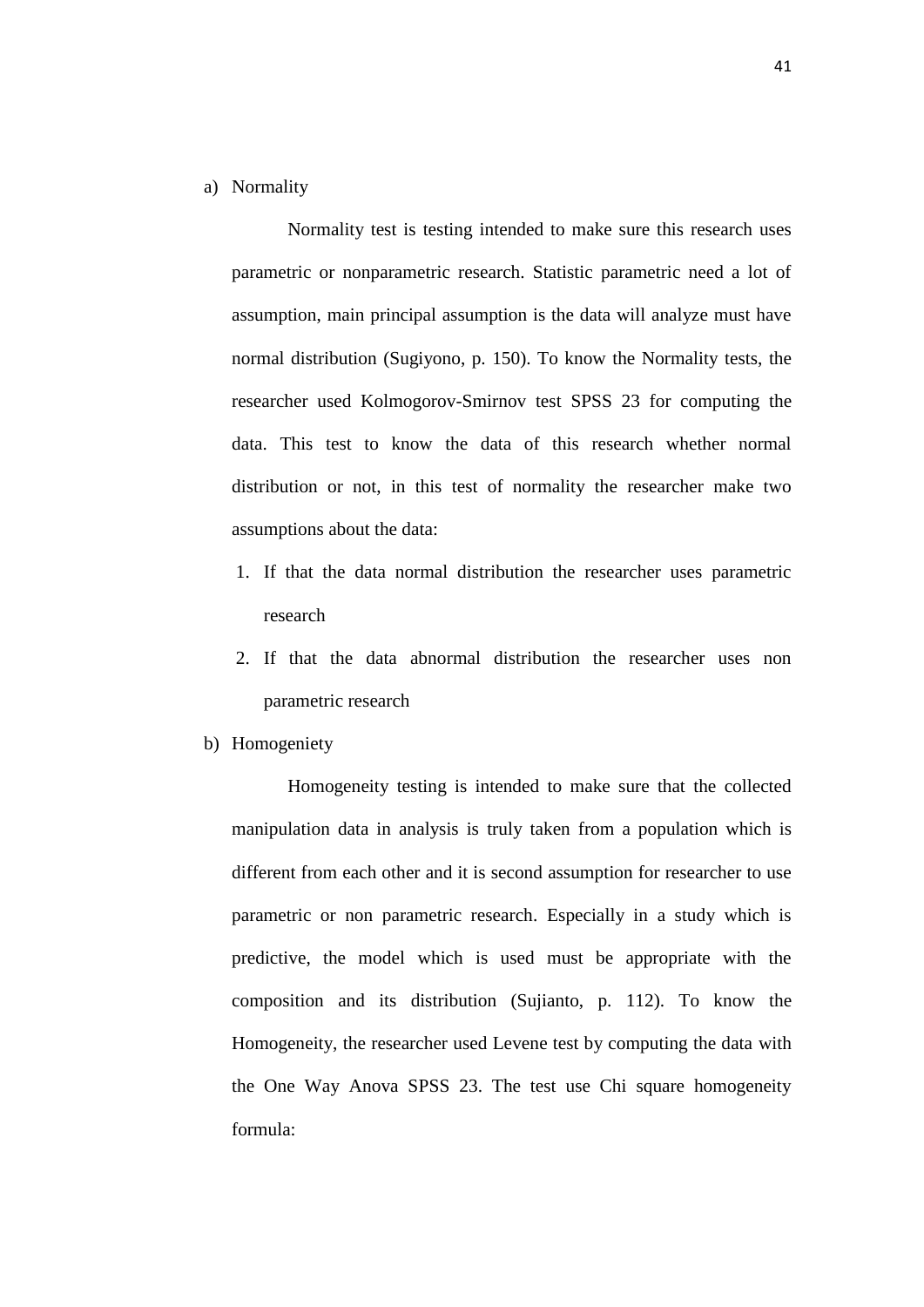$$
x^2 = \sum \frac{(0 - E)^2}{E}
$$

2. Hypotheses

Alderson (2000, p. 86) states there are factors affecting the difficulty of reading test items. One of them is different type of question. Pearson and Johnson (1978) in Alderson (2000) indentify that different types of questions and suggest that they might vary in their difficulty. Based on those theories, two hypotheses were used, two hypotheses as follows:

• Alternative Hypothesis  $(H_a)$ 

There is a significant difference between who are taught by using clustering technique and who are not in MAN 3 BANJAR.

• Null Hypothesis  $(H_0)$ 

There is no any significant difference between who are taught by using clustering technique and who are not in MAN 3 BANJAR

In analyzing the data, the researcher does several steps: First, the researcher calculates the reliability of the test. Then the pre-test and the post-test are given. In this case, the pre-test will be given before the treatment while the post-test will be given after the treatment. After that, scores the student's achievement based on the rubric of writing. Scoring rubric can be seen in appendix table 3.2.

Then, the researcher evaluates the average or the mean score from the frequency distribution above. The formula as below: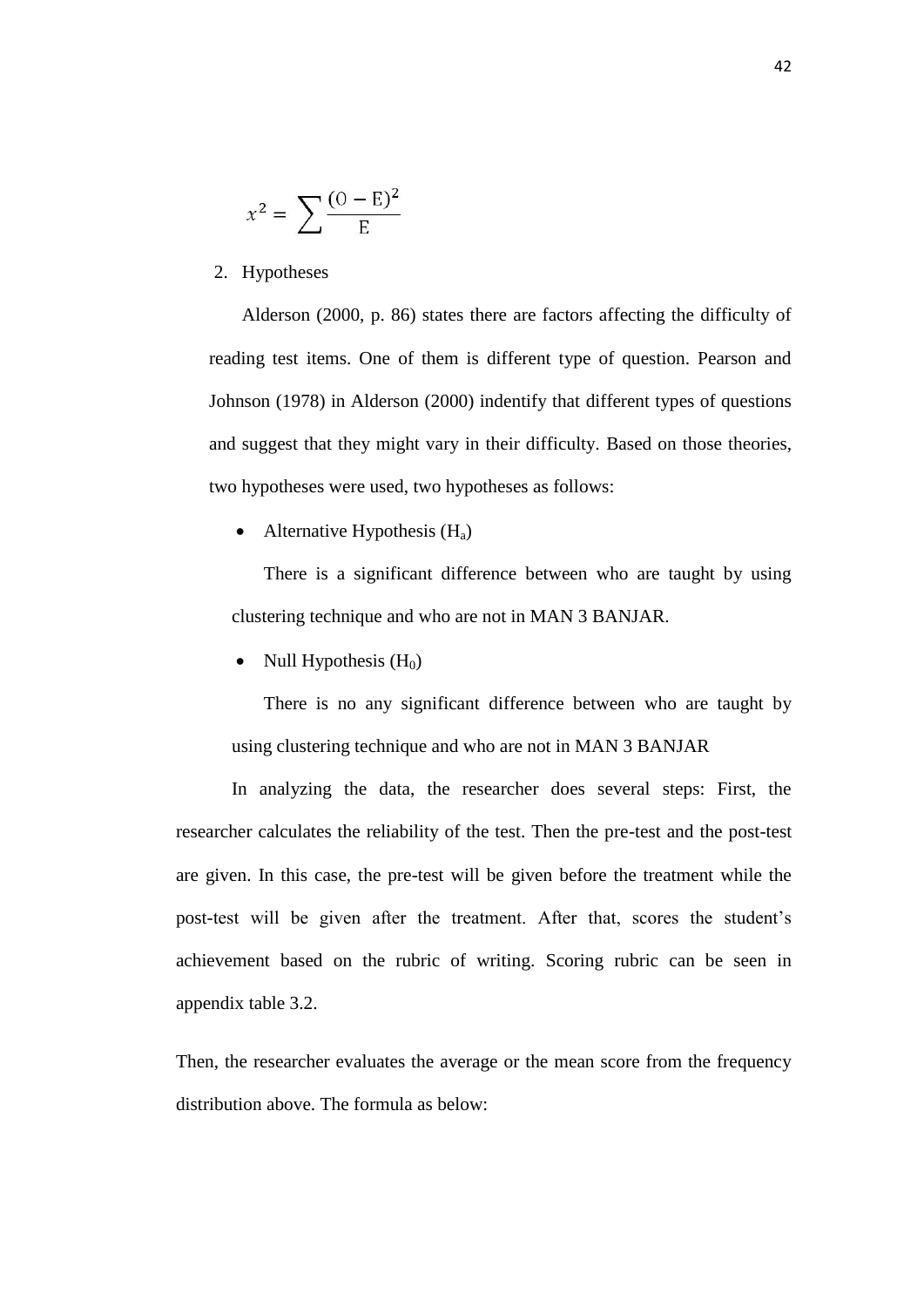$$
M = \frac{\sum x}{n}
$$

M: mean

∑x: total number of score

N: total number of samples

Next, t-test will be used in testing the hypothesis. The formula of t-test (Arikunto, 2006, p. 309) can be seen as below:

$$
t = \frac{x1 - x2}{\sqrt{\frac{s1^2}{n1} + \frac{s2^2}{n2} - 2r(\frac{s1}{\sqrt{n1}})(\frac{s2}{\sqrt{n2}})}}
$$

x1: mean of pre-test

X2: mean of post-test

S1 and S2: Standard deviation 1 and 2

R: correlation

N: Subject

# **F. Design of Measurement**

Researcher used a writing test before and after the research, and also how to assess using a rubric that has been there, based on Brown's formula with descriptive text they are Content, Organization, Grammar, Vocabulary, and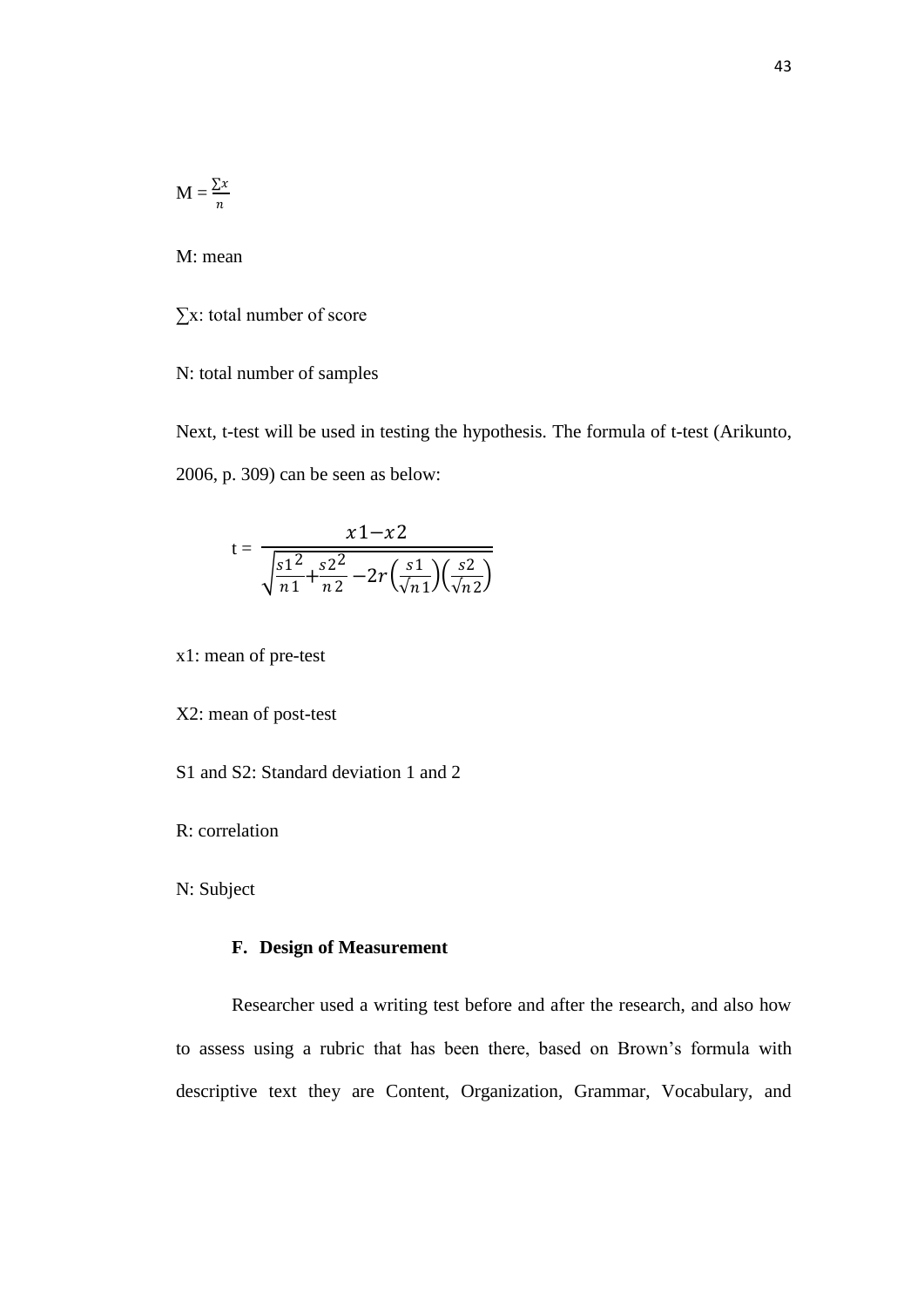Mechanics. In every types are five score (see appendix) and the researcher also used a table category for to knowthe frequency distribution of writing skill :

| No | <b>Score</b> | <b>Categories</b> |
|----|--------------|-------------------|
|    | 80-100       | Excellent         |
|    | 70-79        | Good              |
|    | 60-69        | Fair              |
|    | 50-59        | Low               |
|    | 0-49         | Very Low          |

Table 3.3

The t-test asssses wether the means the means of two groups are statistically different from each other. This analysis is appropriate whenever researcher wants to compare the means of two groups, and especially appropriate as the analysis for the posttest-only two-group randomized experimental design. The researcher uses analytical tehniques comparative test "t" (students' text) by the formula of (Sudijono, 2009):

$$
T = \frac{M_{1- M_2}}{SE M_{1- M_2}}
$$

Description

 $T = Test$  are being sought

 $M_1$  = Mean students' writing skill of students' of using clustering technique

 $M_2$  = Mean students' writing skill of students' of without using clustering technique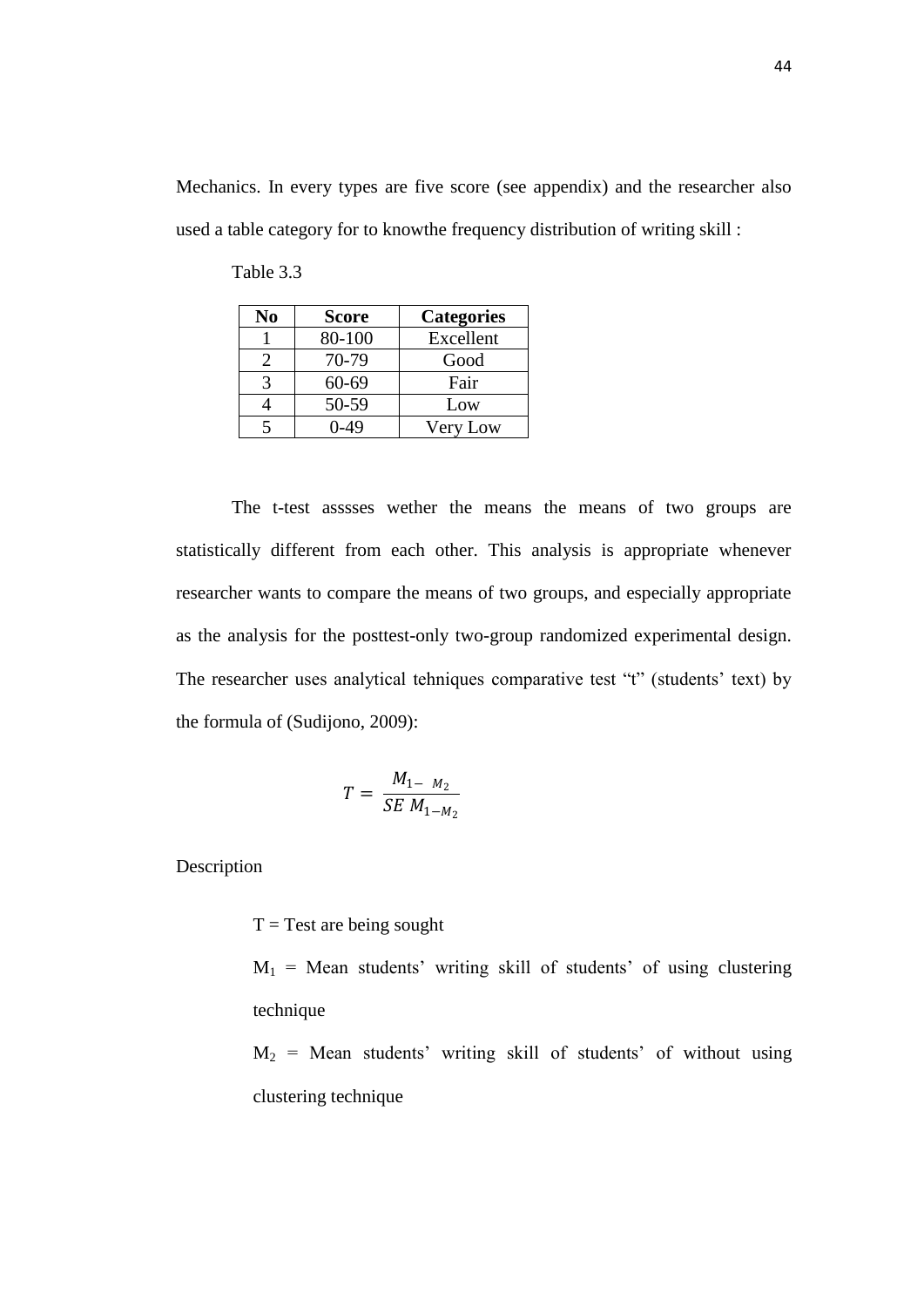$SEM_{1-M2}$  = Standard error difference in mean students' of using clustering technique and students' who do not using clustering technique.

This technique is used to analyzed truth or wrong about hypoyhesis of the research. If the result of the text  $(t_0)$  is same or higher than  $t_{abel}$  ( $t_1$ ) then Zero hypothesis( $H_0$ ) is rejected, but if the result of test ( $t_0$ ) less than  $t_{\text{able}}(t_1)$  then, Zero hypothesis  $(H<sub>o</sub>)$  is accepted. The application way to use student "t" or test "t" or (t) code formula :

## **1) Looking for Mean Variable I by using the following formula:**

$$
M_{x \text{ or } } M_{1} = \frac{\sum x}{N_1}
$$

 $M_{1}$  mean of students of using clustering technique

 $\sum X$  = accumulate total score of students of using clustering technique

 $N_1$  =number of subject students of using clustering technique

# **2) Looking for Mean variable II by using the following formula :**

$$
M_{y \text{ or } M_{2=\frac{\sum y}{N_2}}}
$$

 $M_2$  = mean of students of using clustering technique

 $\sum X$  = accumulate total score of students of using clustering technique

 $N_2$  = number of subject students of without using clustering technique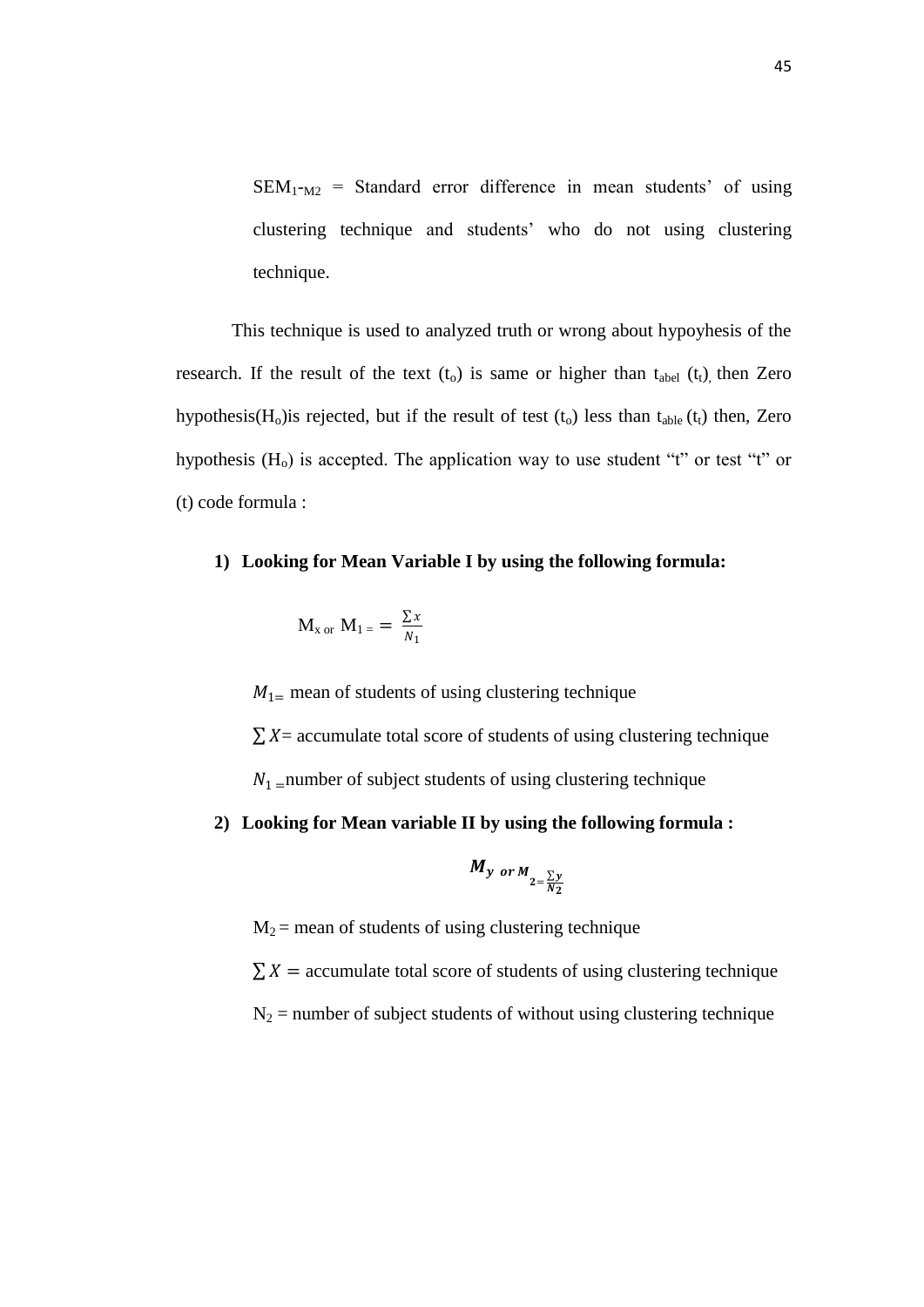**3) Looking for standard Deviation for variable I by using the following formula :**

$$
SD_x \text{ or } SD_1 = \sqrt{\frac{\sum x \, 2}{N_1}}
$$

 $SD<sub>1</sub>=$  Standard Deviation the students of using clustering technique

 $\sum_{x}$  2 = Accumulative quadrant of deviation the students of using clustering technique

 $N_2$  = Number of subject the students of using clustering technique

# **4) Looking for Standard Deviation for variable II by using the**

## **following formula :**

$$
SDy \text{ or } SD2 = \frac{\sum_{y} 2}{N_2}
$$

SD2 = Standard Deviation the students of without using clustering technique

 $\Sigma$ <sub>y</sub> 2 = Accumulative quadrant of deviation the students of without using clustering technique

 $N2$  = Number of subject the students without using clustering technique

# **5) Looking for standard error for Mean Variable I by using the**

## **following formula :**

$$
SD_{\text{Mx}} \text{ or } SE_{\text{M1}} = \frac{SD_1}{\sqrt{N_{1-} - 1}}
$$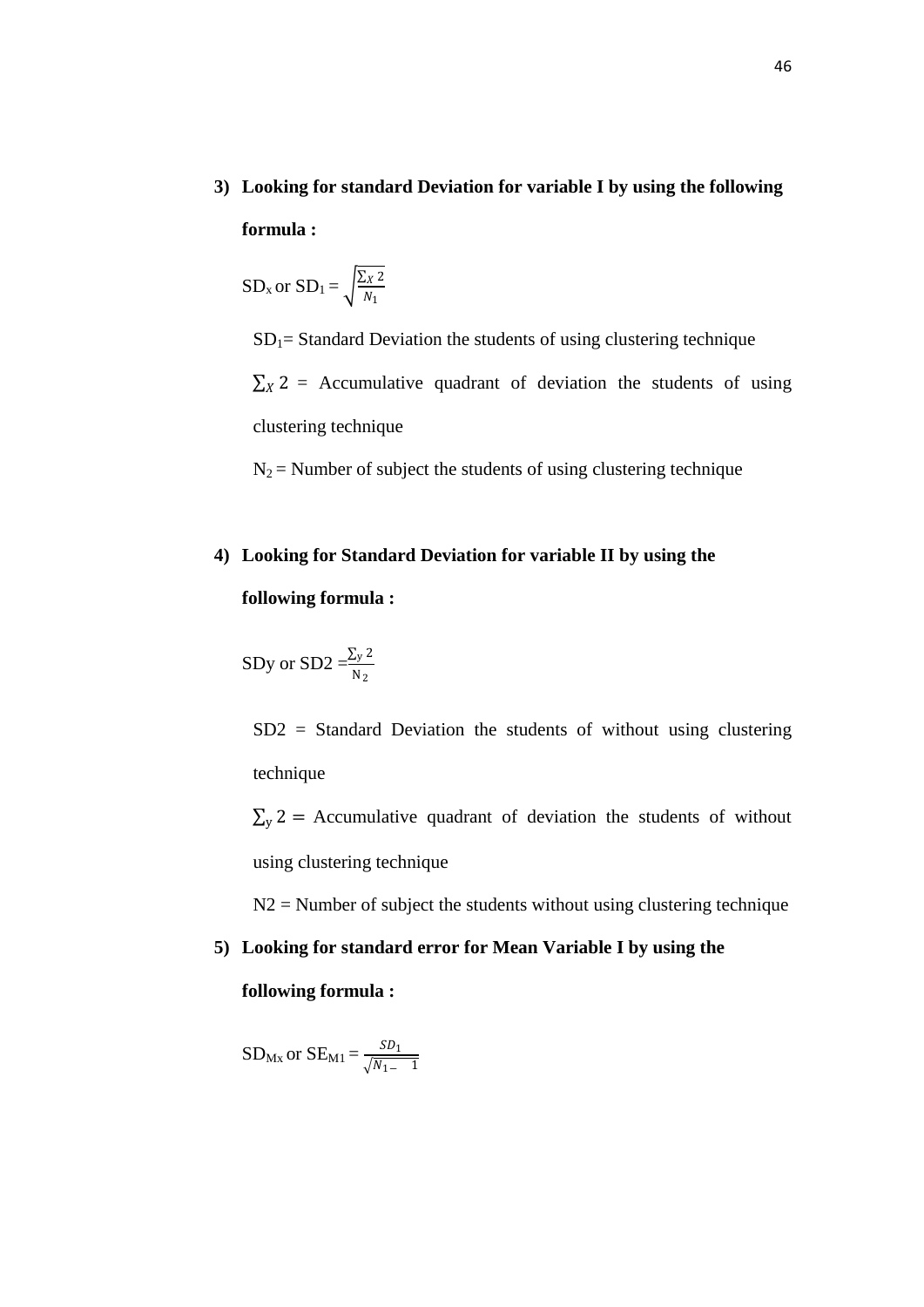$SE_{M_1}$  = Standard Errors of Mean the students of using clustering technique

 $1 =$ Value of constant

# **6) Looking for standard error for Mean Variable II by using the**

#### **following formula:**

$$
SD_{M_y}
$$
 or  $SE_{M_2} = \frac{SD_2}{\sqrt{N_{2-1}}}$ 

 $SE_{M_2}$  = Standard Errors of Mean the students of without using clustering technique

 $1 =$ Value of constant

# **7) Looking for standard Error for comarative Mean Variable I and Mean variable II by using the following formula :**

$$
SE_{M_{1-M_2}} = \sqrt{SE_{M_1}^2 + SE_{M_2}^2}
$$

 $SE_{M_1}$  −  $M_2$  = Standard error for comperative mean of the students using clustering technique and without using clustering technique  $SE_{M_1}^2$  = Quadrant result of standard errors of mean of the students using clustering technique

 $SE_{M_2}^2$  = quadrant result of standard errors of mean of the students without using clustering technique

## **8) Looking for t0, by using the following formula :**

$$
t_0 = \frac{M_1 - M_2}{SE_{M_1} - M_2}
$$

 $t_0$  = value of t observation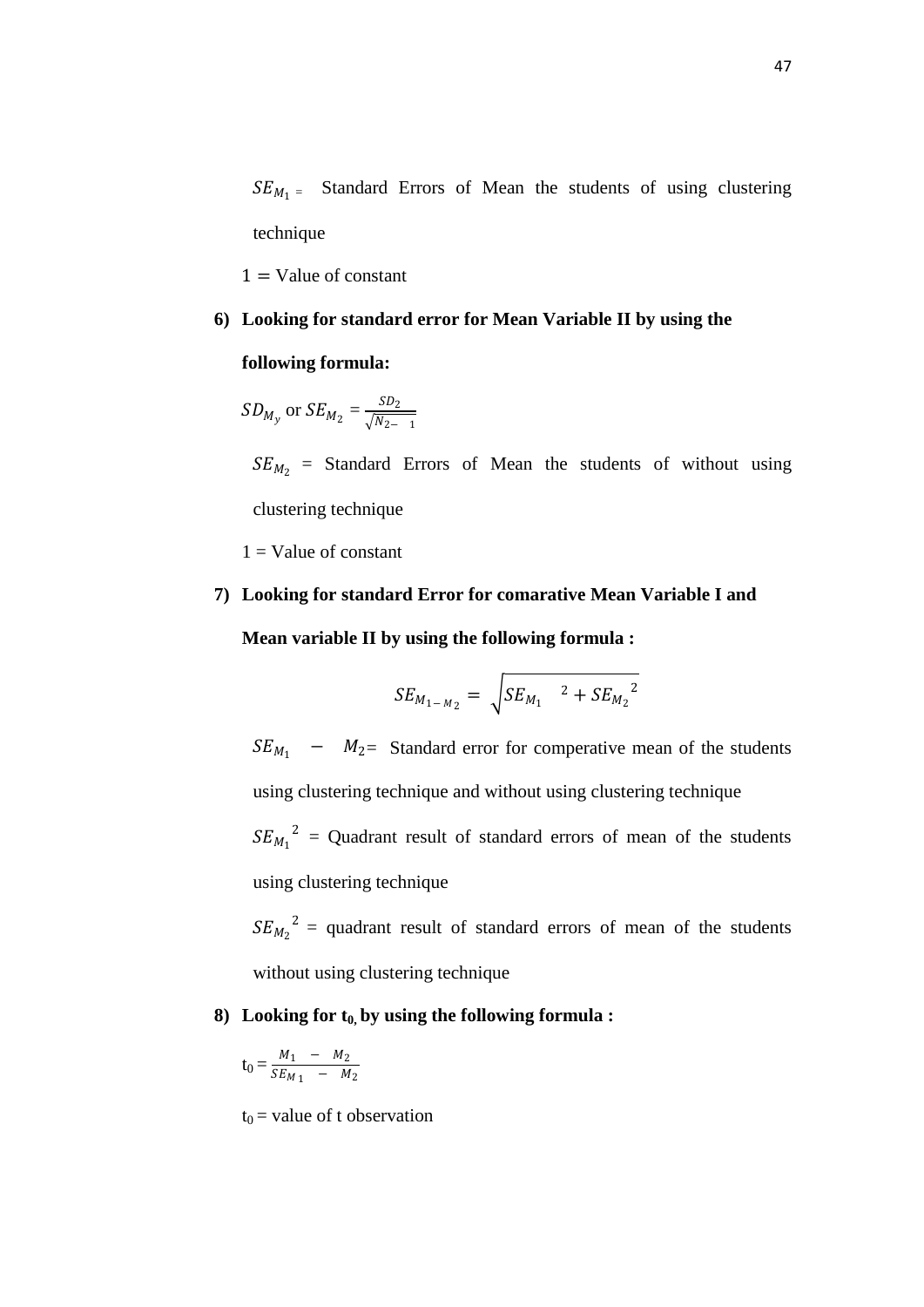# **9) Giving interpretation for "t0" with concsulting t table ("ttable") ;**

• Looking for Degree of Freedom :

df/db =  $(N_1 + N_2)$ - 2

df/db = Degree of Freedom

 $N_1$  = number of subject the students of using clustering technique

 $N_2$  = number of subject the students of without using clustering technique

 $2 =$  value of degree of freedom for two variables

• Consulting score of "df/db" with "t table"

 $t_{table}$  value of critic "t"

In significant degrees  $t_{\text{table}}$  5 %

- In significant degrees  $t_{\text{table}}$  1 %
- Making hypothesis interpretation :
- $H<sub>o</sub>$  (Zero Hypothesis): there is no significant difference
- $H_a$  (Alternative " $t_0$ " with"  $t_{table}$ ")
- $\triangleright$  Consulting "t<sub>o</sub>" is higher than the value of t<sub>tabel</sub>"

 $H<sub>o</sub>$  is rejected,  $H<sub>a</sub>$  is accepted.

If the value of " $t_0$ " is lower than the value of  $t_{table}$ "

 $H<sub>o</sub>$  is accepted,  $H<sub>a</sub>$  is rejected.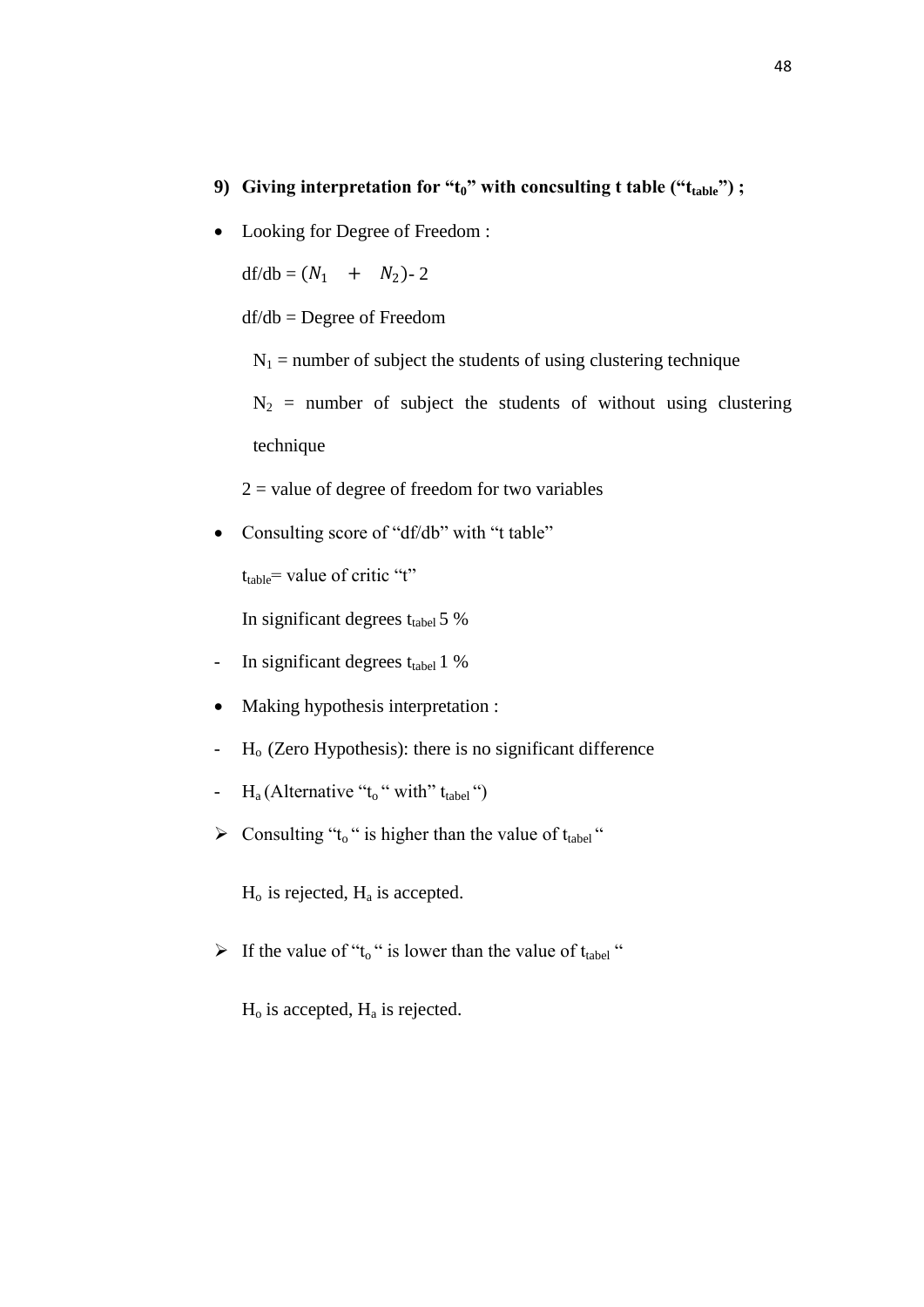Then, researcher looking for the Effect size to find out if there is any significant improvement of writing desriptive paragraph by using clustering technique.

Cohen's 
$$
d = (M_2 - M_1) / SD_{pooled}
$$

$$
SD_{pooled} = \sqrt{((SD_1^2 + SD_2^2)/2)}
$$

From calculation above researcher can make an interpretation based on Cohen's D table in appendix.

In other counting, researcher too used paired sample test to know the increased writing skill of students who using clustering technique between pre-test and post-test in class X MIPA 2 and X AGAMA 2, the formula:

# **1)** Giving interpretation for " $t$ " with consulting t table (" $t_{table}$ "):

 $Df = N - 1$ 

**2) Looking for standard Deviation by using the following formula:**

$$
S = \sqrt{\frac{\sum x^2 - \frac{(\sum x)^2}{n}}{n-1}}
$$

**3) looking for , by using the following formula:**

$$
t = \frac{x1 - x2}{\sqrt{\frac{s1^2}{n1} + \frac{s2^2}{n2} - 2r(\frac{s1}{\sqrt{n1}})(\frac{s2}{\sqrt{n2}})}}
$$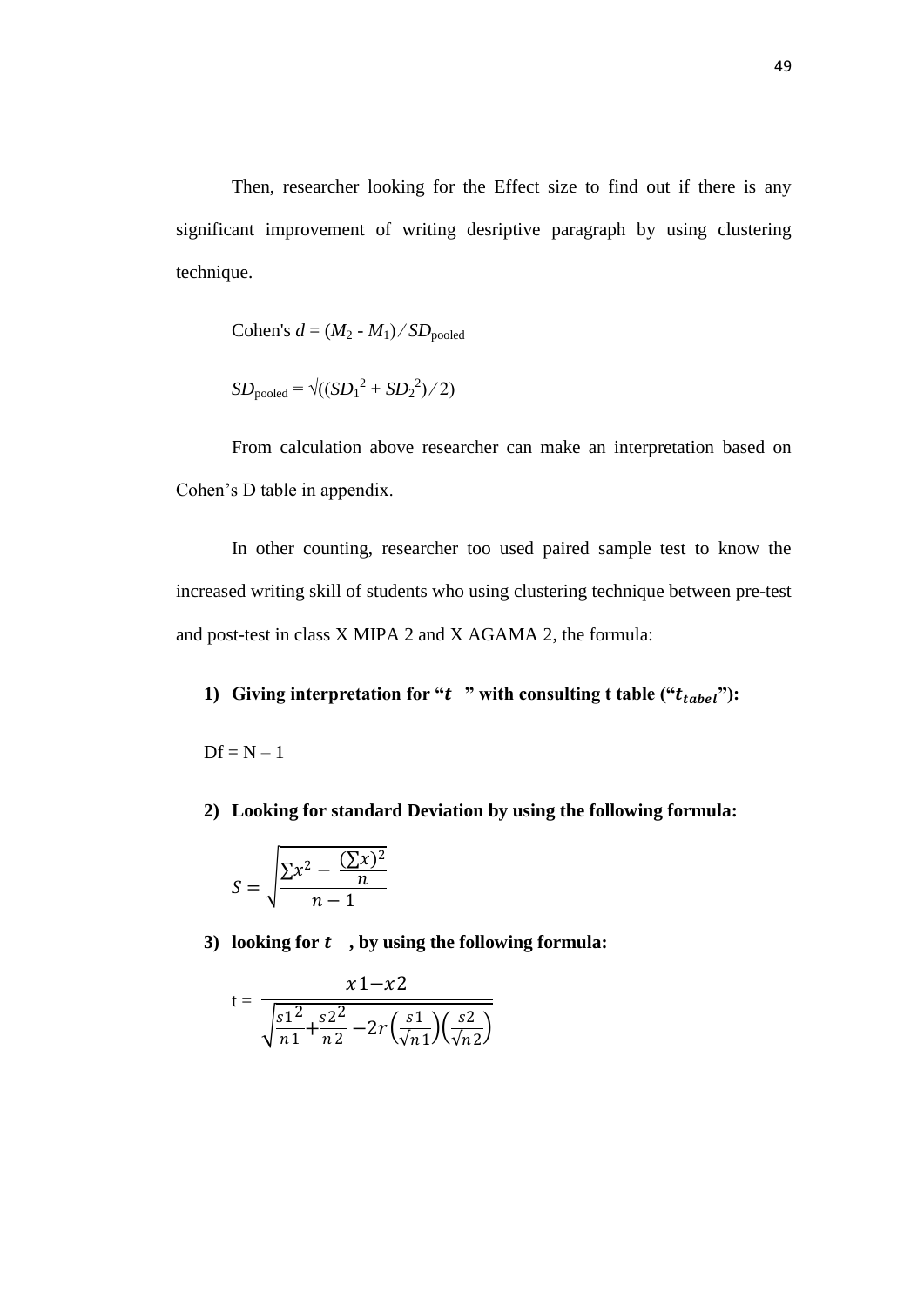# **A. Data and Source Data**

## **1. Data**

## **a. Primary Data**

The primary data in this research are:

1. Data that connected with the students' skill i.e. english questions for tenth grade that is examined as a written test to the students.

The students' ability in writing descriptive paragraph by using clustering technique

## **b. Secondary Data**

Secondary data is used to support the primary data, as follows:

- 1. Brief history of MAN 3 BANJAR
- 2. The condition of teacher and staff administrative in MAN 3 BANJAR
- 3. The condition of students in MAN 3 BANJAR
- 4. The condition of facilities in MAN 3 BANJAR
- 5. The application of teaching learning process in MAN 3 BANJAR

# **2. Source of Data**

The data above was collected though some sources as follows:

- a. Respondent, all class of tenth grade of MAN 3 BANJAR as a population of research.
- b. Informant, headmaster, teachers, staff administrative in MAN 3 BANJAR.
- c. Document, all file consists of data and information which support the research.